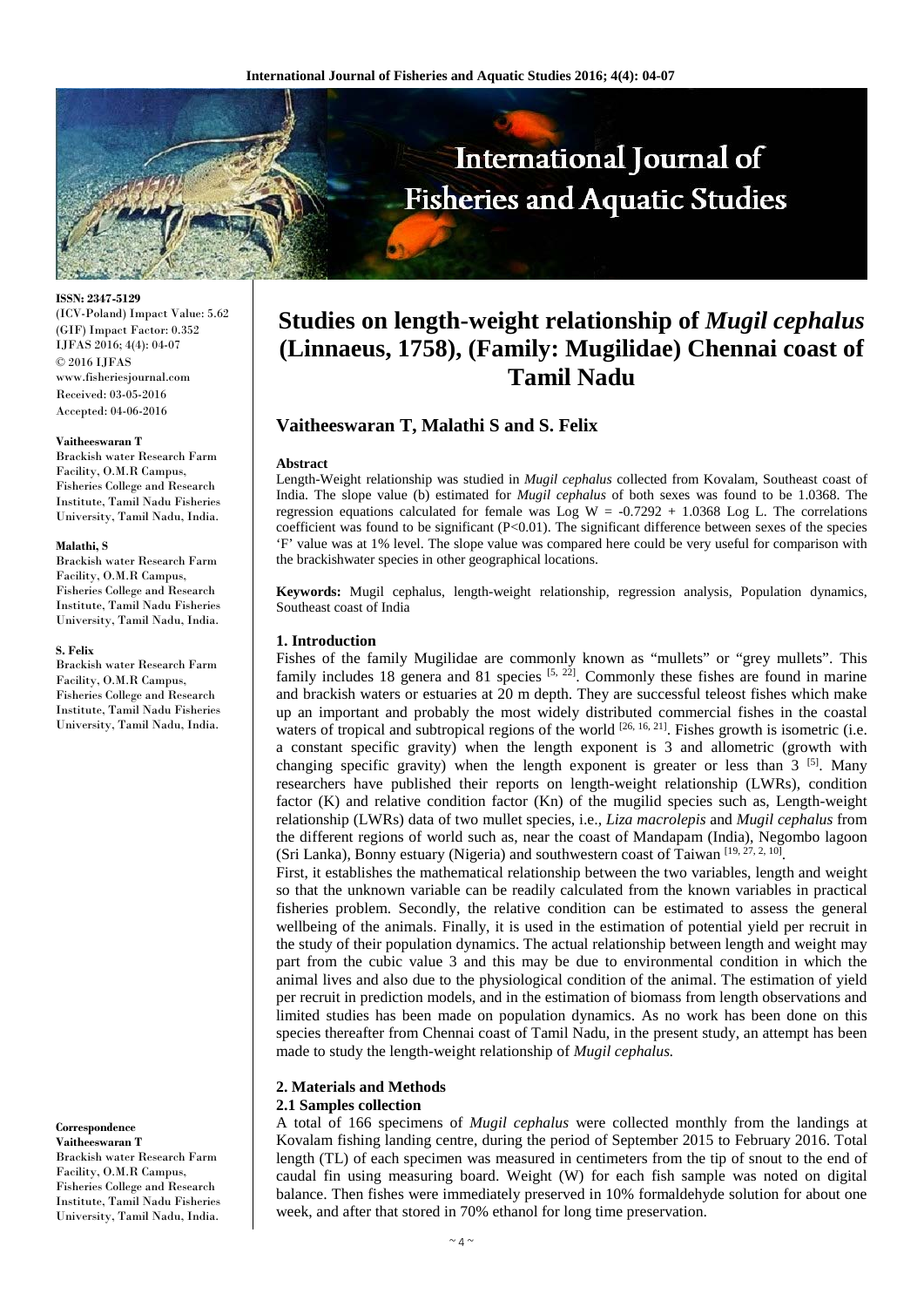They were kept in 10% formalin and sorted out into the various species in the laboratory using identification keys [25]. The total length (TL) and standard length (SL) of individuals of the different species of fish were measured to the nearest 1.0 cm, and the weight determined to the nearest 0.1 g using a measuring board and Sartorius balance, respectively. The parameters *a* (intercept) and *b* (slope) of the length-weight relationship of the form  $W = aL<sup>b</sup>$  were estimated for the different species through logarithmic transformation, i.e. log  $W = \log a + b \log L$ , with *a* and *b* estimated by ordinary least squares regression.

The Kovalam coast of Chennai backwaters is located between latitude (12° 48' 48.63" N 80° 14' 47.39'E) (Figure 1) that has an average annual rainfall of between, Tamil Nadu and Puducherry 44 cm of rainfall during the North East Monsoon. During in the month of October – December 2015 rainfall was recorded in 68 cm, which is 53% more. Kanchipuram district registered the heaviest rainfall 183% higher at 181.5 cm as against average rainfall of 64 cm in October-December period. Tiruvallur district recorded 146 cm when compared to average 59 cm of rain while Chennai, which is normally, receives 79 cm of rainfall, recorded 160 cm, 104% above average [4]. (Anon).



**Fig 1:** Location of Kovalam coast of Chennai backwaters



# **LOG LENGTH IN CENTIMETER**

**Fig 2:** Logarithmic relationship between length and weight of males and females *Mugil cephalus* (Linnaeus, 1758).

## **3. Results**

The maximum size the striped mullet grow to lengths up to 20.5 cm with weights as high as 90.0 gm. The linear equation was also fitted separately for both sexes. The correlation coefficient derived for the length-weight relationship for both sexes are given in Table.1. The regression equations derived for both the sexes are presented below Table.2.

 $Log W = -0.7292 + 1.0368 Log L$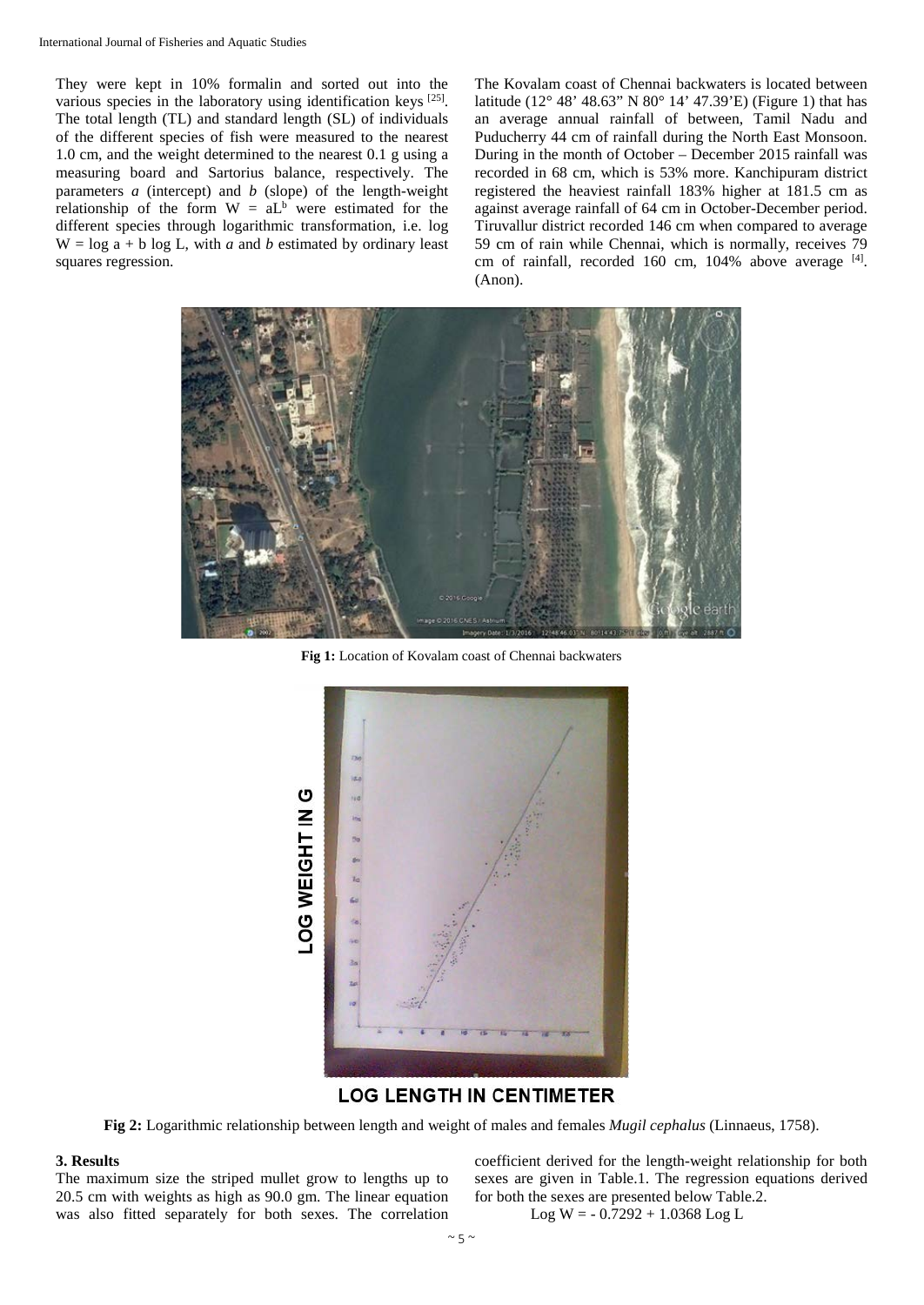The results showed significant of the both sexes of the species and the 'F' values were found to be significant at 1% level (Table.3). The correlations coefficient was found to be significant  $(P<0.01)$ . The observed total length plotted against total weight for both sexes are presented in (Figure 2).

Growth of fish can be described as either allometric or isometric depending on the exponent *b* (regression coefficient) of the length-weight relationship which is normally between 2.0 and 4.0. The calculated slope value was 1.04 for both sexes. The log transform data of length-weight relationship

(LWRs) was analyzed by the cube law to check whether the growth was positive or negative allometric, as shown in Table 1, 2 and 3. In general, the b-values reported for the combined sexes of all two mullet species ranged from 2.65 for *V. speigleri* to 3.59 for *L. macrolepis* [28, 15]. However, all regression coefficients (b) calculated in the present study for this mullet species lies within the expected range (2.5-4.0), therefore, suggesting that the result of length-weight relationship of this study was valid.

**Table 1:** Statistics in the length-weight relationship of males and females of *Mugil cephalus* (Linnaeus, 1758)

| <b>Sex</b>           |     | SХ       | CV       | ${\rm S}{\rm X}^2$ | $\mathbf{C}\mathbf{V}^2$ | SXY      |  |
|----------------------|-----|----------|----------|--------------------|--------------------------|----------|--|
| <b>Both Sexes</b>    | 166 | 343.2061 | 234.7815 | 716.3682           | 350.597                  | 491.9585 |  |
| $N =$ Number of fish |     |          |          |                    |                          |          |  |

 $SX^2$ ,  $SY^2$ ,  $SXY = Sum$  of squares and product

 $SX, SY = Sum of logarithmic values of length and weight respectively.$ 

**Table 2:** Regression data for the length-weight relationship of males and females of *Mugil cephalus* (Linnaeus, 1758)

| Sex               | <b>Sum of Squares and Products</b> |          |                |       |     |  |  |  |
|-------------------|------------------------------------|----------|----------------|-------|-----|--|--|--|
|                   | TZ.<br>77                          |          | $\mathbf{V}^2$ |       | DF  |  |  |  |
| <b>Both Sexes</b> | 716.3682                           | 491.9585 | 350.597        | .0368 | 165 |  |  |  |
|                   |                                    |          |                |       |     |  |  |  |

DF: Regression freedom B: Regression Co-efficient

SS: Sum of Squares

**Table 3:** Test of Significance

| <b>Source of Variation</b>              |     | <b>Sum of Square</b> | <b>Mean Square</b> | <b>Observed F</b>       |
|-----------------------------------------|-----|----------------------|--------------------|-------------------------|
| Deviation from individual with in sexes |     | 1066.965             | 1066.965           | 164.9988                |
| Difference between Regression           | 165 | 1066.965             | 6.4665             |                         |
| Deviation from Total Regression         | 66  | 2133.93              |                    | Significant at 1% level |

#### **4. Discussion**

It is universal that growth of fishes or any other animal increases with the increase in body length. Thus, it can be said that length and growth are interrelated. Length weight relationship is expressed by the cube formula  $W = aL<sup>3</sup>$  by earlier workers  $[8, 9, 18]$ . The present study, the slope value (b) estimated for *M. cephalus* of both sexes was found to be 1.04. The regression equations calculated for female was  $Log W = 0.7292 + 1.0368$  Log L. The significant difference between sexes of the species 'F' value was at 1% level. In majority of the fishes the shape and density change with increasing age, which often causes the regression coefficient of weight of length, depart from 3. The studied was revealed that the length-weight relationship of grey mullet *M. cephalus* from Hooghly – Matlah estuary and gave the regression value as 2.8779 [14, 23] has been studied the length-weight relationship of *M. cephalus* from Pulicat lake and reported the regression value as 2.9128.

In fishes, generally the growth pattern follows the cube law [18]. Beverton and Holt (1957) stated that major deviations from isometric growth are rare. Such cubic relationship for fishes will be valid when fish grows isometrically. But in reality, the actual relationship between the variables, length and weight, may depart from this, either due to environmental conditions or condition of fish  $[17]$ . According to Martin (1949) the value of the exponent 'b' in the parabolic equations usually lies between 2.5 and 4. Depending upon the deviation of 'b' values from '3' fishes can be classified into three groups (i)  $b=$ 3 where the body form of fish remains constant at different lengths (isometric)  $[4]$ , (ii) b<3 when fish becomes more slender as the length increases and (iii) b>3 (allometric) when fish grows more stouter with increase of length  $[12]$ . In majority of the fishes the shape and density change with increasing age, which often causes the regression coefficient of weight of length, depart from 3. The present observation is also in agreement with the above view and it can be concluded that the cube formula  $W = al^3$  will not be a proper representation of the length-weight relationship for *M. cephalus* as the 't' value is significantly different and the growth is not isometric.

Beverton and Holt (1975) suggest that the value of 'n' is almost always near to 3. Several theories have been advance by a number of workers as to what governs or influences the value of 'n' is dependent and governed by the feeding behavior of fish. Also the size of type of food consumed by the fish seems to have influence on the value of 'n' for example, planktonivores, herbivores and predators have different ranges for the value of 'n' *M. cephalus* are undergoing progressive charges in shape and condition as they grow and consequently affecting the regression of the log of weight and log of length.

In fishes 'b' value is usually '3' in the length-weight relationship, but during growth change in specific gravity of body contour, morphological changes due to age may also cause the coefficient of regression of logarithm on logarithm of length, to depart substantially from  $3.0$  <sup>[24]</sup>. Thus, comparing the slope of *M. cephalus* with other brackishwater species, it could be concluded that the slope value is less than 3 for the both sexes of *M. cephalus*.

#### **5. Conclusion**

In fishes 'b' value is usually '3' in the length-weight relationship, but during growth change in specific gravity of body contour, morphological changes due to age may also cause the coefficient of regression of logarithm on logarithm of length, to depart substantially from  $3.0$  <sup>[24]</sup>. Deviation in the